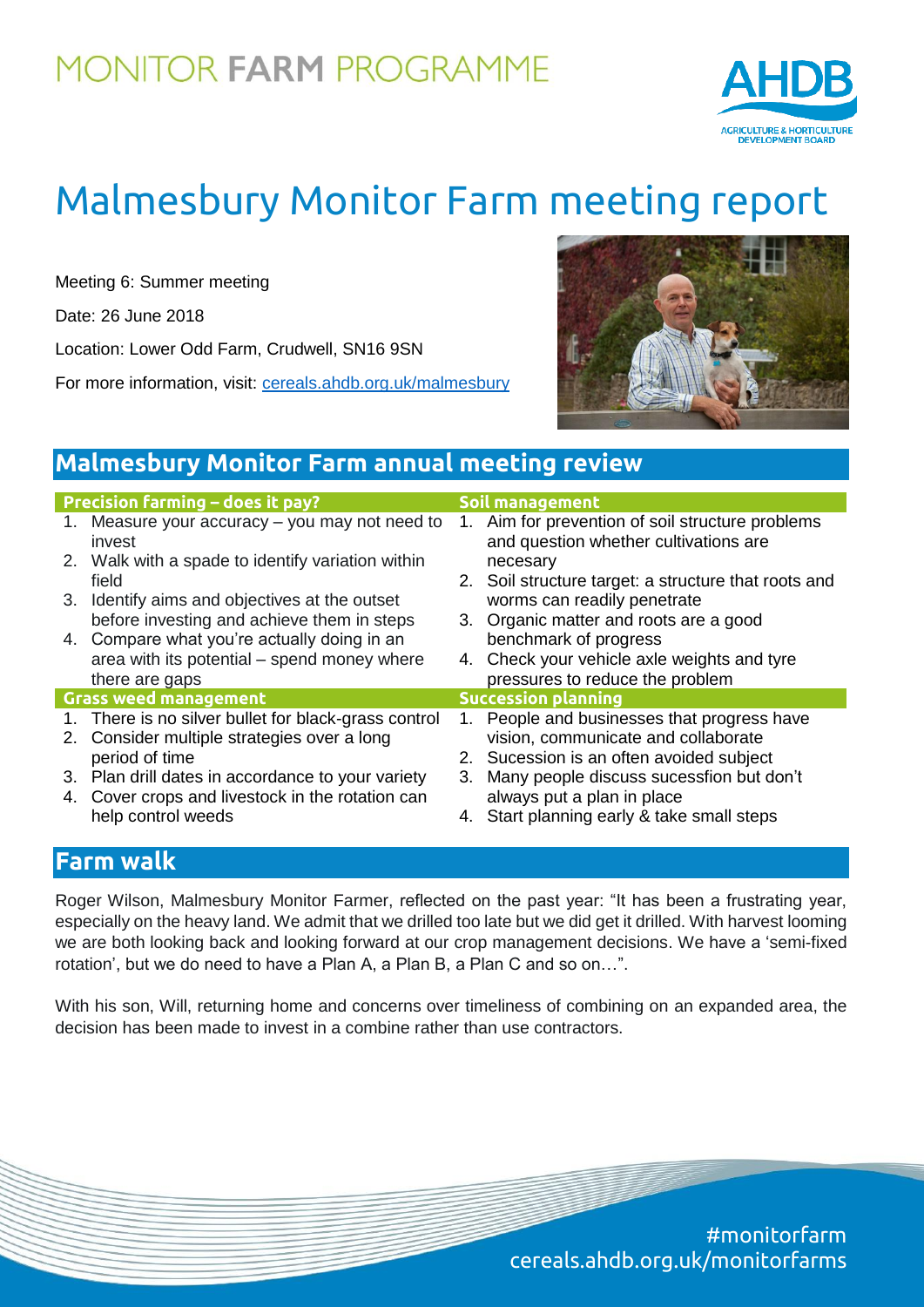## **MONITOR FARM PROGRAMME**



#### **Hybrid barley**

Libra, a six-row feed hybrid barley, was grown to be competitive against black-grass. It received fertiliser on 7 April 2018 which was too late. Roger would grow Libra again in the future, but not on heavy land where the black-grass survived in the spring and relished. With hybrids it's essential to get nitrogen applications on early. "Winter barley spreads the harvest, and allows you to get the oilseed rape in. But we need to manage the black-grass."

Group recommendations:

- Consider direct drilling oilseed rape this autumn
- Consider a break crop make sure you consider soil type, on lighter land this is more appropriate. On heavy land, you don't get a second chance
- Scratch the surface directly behind the combine to get a flush of black-grass
- $\bullet$  Should we be moving soil is it the right thing to be doing for black-grass control?
- Consider putting the field down to a red clover ley for 3 years
- Cover crops for black-grass concerns over how to manage them in the spring; when to dessicate and potentially increased pest pressures

#### **Dealing with black-grass**

- 1. Minimise seed return
- 2. [Both cultural and chemical control](https://cereals.ahdb.org.uk/blackgrass)  methods are needed
- 3. No two farms are the same
- 4. Look at costs and benefits across the whole rotation

For more information visit: cereals.ahdb.org.uk/blackgrass

#### **Spring barley**

Spring barley was power harrowed and drilled on 10 May 2018 following autumn cultivations.

Group recommendations:

- Move less soil in the spring
- Less traffic and less diesel will help save costs and protect gross margin
- Trial drills in good and bad fields
- A range of cultivation systems is your toolbox, and a plough has a place in the rotation
- Consider lower input strategies in conjunction with Stewardship options. Details [here](https://www.gov.uk/government/publications/arable-offer-countryside-stewardship/arable-offer-what-you-need-to-know)

#### **Yield Enhancement Network (YEN)**

The YEN exists to help growers to innovate and close the gap between current yields and potential yields. The benefits of being part of the YEN include benchmarking your yields, comparison with potential yields, ranking against all other entrants, awards and full report on your resources, crop growth and yield constraints.

Visit the ADAS YEN website to find out more: [yen.adas.co.uk](http://yen.adas.co.uk/)

#### **Malmesbury Monitor Farm YEN entry 2018**

- Graham, with vibrance seed dressing, was drilled on 17 October 2017 at 400 seeds/m<sup>2</sup>.
- Higher seed rates were used to overcome poor soil bed condition
- Tissue analysis indicated that the crop was low in potash but the field has an Index 3.
- $\bullet$  Total nitrogen = 220kg

#monitorfarm cereals.ahdb.org.uk/monitorfarms